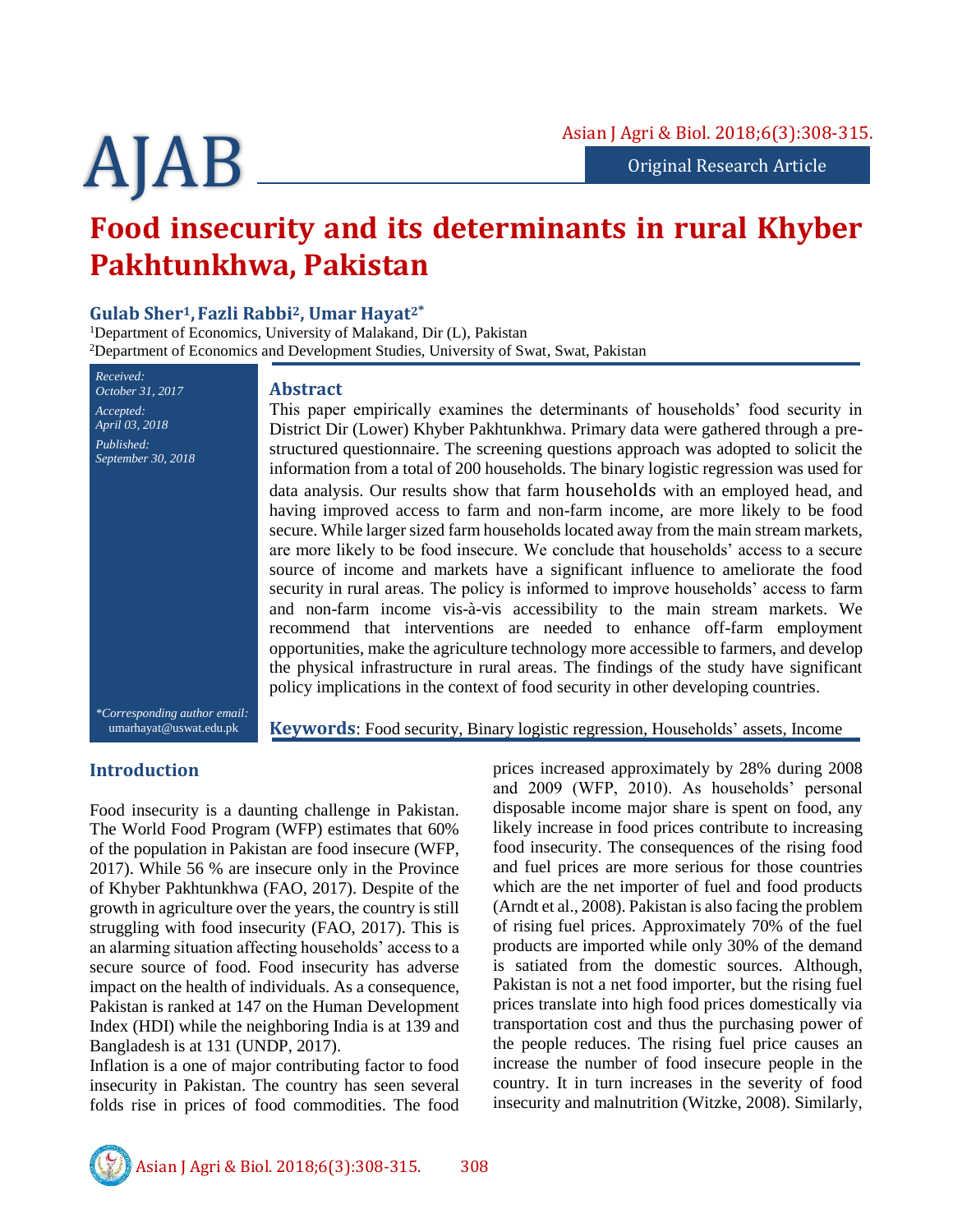uncertainty in the grain output prices has the potential to reduce the income of the farmers. As a result of this fall in the income of the rural poor, they become more prone to food insecurity (Pan et al., 2009).

Wheat is the major staple food, satisfying nearly 48% of the caloric needs of the population, followed by rice in Pakistan. However, the production of these two major staple crops is not enough to cater to the needs of the growing population. In Pakistan 48 districts out of 62 are producing wheat which is surplus to their demand. The wheat surplus districts are located outside of Khyber Pakhtunkhwa. There is not a single district which produces surplus wheat. Out of the 37 districts, which produce surplus rice, only seven are located in Khyber Pakhtunkhwa (SDPI, 2003).The number of extremely food insecure districts rose from 38 in 2003 to 45 in 2010. Similarly, 80 out of a total of 131 districts are facing some degree of food insecurity. While the number of food secure districts was just 20 in 2010 (WFP, 2010). The situation is more gruesome in the upper mountainous region of Pakistan especially in the province of Khyber Pakhtunkhwa. The existing socioeconomic, and demographic factors have an adverse impact on households' food security where majority of the households in the rural area are poor and the economic opportunities are scarce in rural areas of Khyber Pakhtunkhwa. The farm to market roads are in shabby condition and some areas metallic road are non-existent. In addition, excessive population growth, large family size and shortage of food as consequence of demand and supply fluctuation have further made the situation chronic. Moreover, the province have seen in the very recent past a wave of militancy and war which has further aggravated the economic conditions. The incidence of militancy and massive displacement of people from the war affected zones in the Khyber Pakhtunkhwa have enormous negative impact on the food security situation of the households (WFP, 2017). The food security issue and its association with various household level variables is rarely explored. There are studies which have studied the food security such as Malik (2012) and Rabbi and Shah (2010) in the post conflict period in North West Khyber Pakhtunkhwa. Nonetheless, the aspect of households' food insecurity and its association to households 'assets, socioeconomic and demographic variables has been rarely investigated in in the marginalized areas such as Dir (lower) in the province of Khyber Pakhtunkhwa. This paper examines empirically the determinants of households' food security in District Dir (Lower) Khyber

Pakhtunkhwa. It is based on the results of a field survey conducted in the District Dir (lower) in Khyber Pakhtunkhwa. The paper has been divided into four sections. In the first section, the problem of food insecurity in the context of Pakistan vis-à-vis Khyber Pakhtunkhwa has been highlighted. In Section two, Food security literature review. Section three present the methodology of the study. While in section four, the results of the study are elaborated and conclusion were drawn.

The problem of food insecurity exists since the ancient times in most parts of the world. The existing literature points to a number of socio-economic factors that pushes people in the brackets of food insecurity. These factors range from the source of income to overall poverty and from individual characteristics to household and societal characteristics. Starting from the macro level, economic growth leads to a reduction in poverty and therefore an increase in calories intake and food diversity. Like many other developing countries, Pakistan is also is faced with food insecurity. Research on food insecurity have highlighted food insecurity as a major issue of applied economics. (Mahmood et al., 1991; Ahmad and Siddiqui 1995; Alderman and Garcia, 1996; Ahmad, et al., 2004; Shaikh, 2007; Ahmad, 2009 and Dorosh et al., 2010). Alderman and Garcia (1996) explored the relationship between poverty and food insecurity. Studies also show that, since economic growth does not ensure the equal distribution of benefits, there may be discrepancies in calories intake and food diversity among poor and non-poor households (Mishra and Ray, 2009). Feleke et al. (2003) examined the demand and supply side factors. They found that on the supply side, farming system adopted, farm size, technological adoption, and land quality have a very strong partial effect on food security. On the demand side, size of the household, per capita aggregate production and access to market are highly significant factors that lead to food security. However, the study concludes that supply side factors are more influential than the demand side. Other studies (Cook and Frank, 2008; Rush and Rusk, 2009) have found similar results. Education level of the households' head have also a significant influence on food security situation (Haile et al., 2005; Mishra and Ray, 2009). While other studies show that age of the households' head have a positive influence on households' food security (Hofferth, 2003; Obamiro and Kormawa, 2003). While households with large farms are likely to be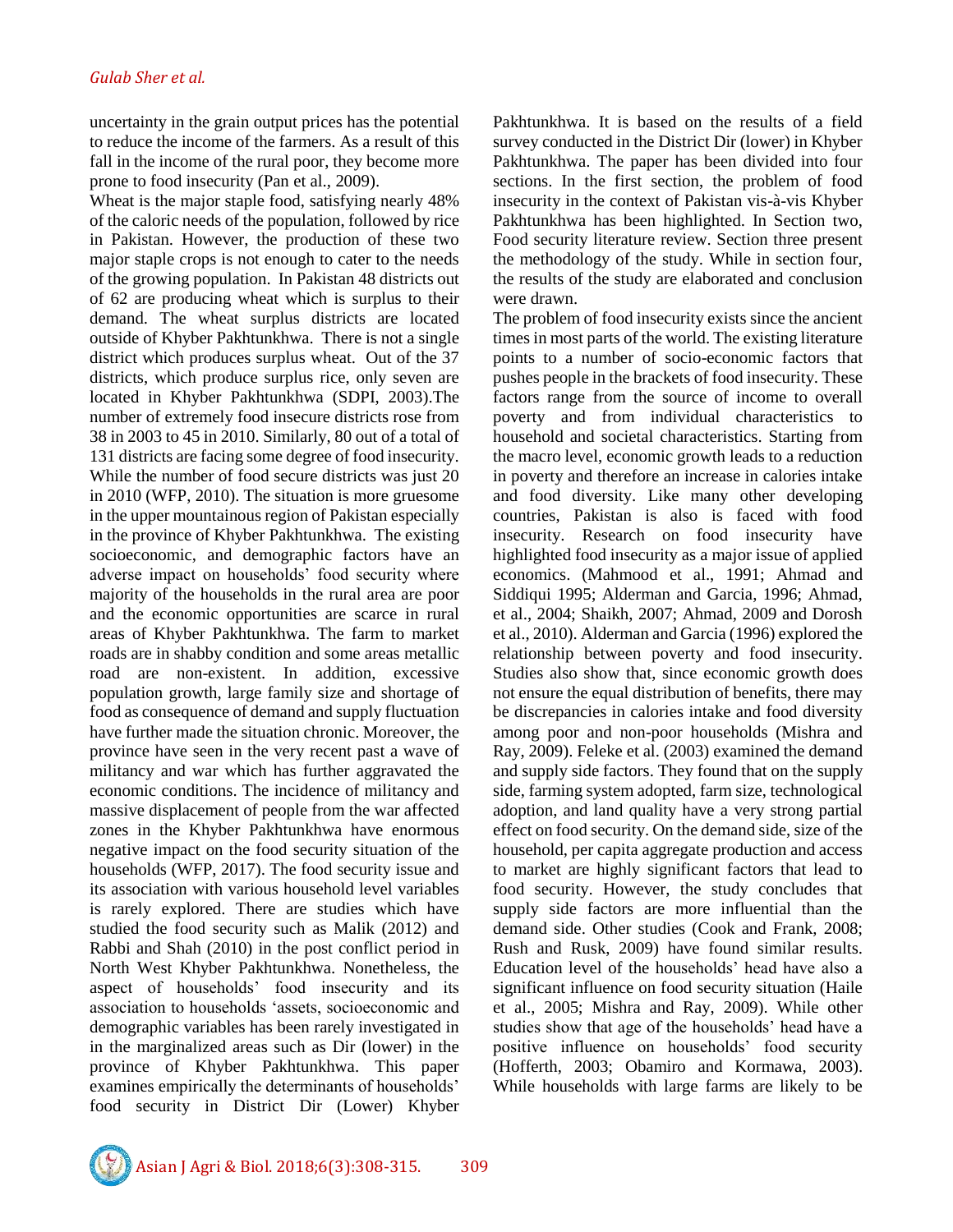more food insecure (Paddy, 2003; Pankomera et al., 2009).

In addition to households' demographics, economic variables such as households' farm income have strong association with food security (Haile et al., 2005; Pankomera et al., 2009; Pan et al., 2009). Moreover research have shown that food prices, and time allocation to work impact the food security condition of the households (Shaikh, 2007). Food insecurity have also been shown to be more among older than youngsters in developing countries. It is attributed to functional limitation of the elders across some communities (Wolfe et al., 2003). A study by Hanson et al. (2007) established that divorced men are exposed to food insecurity. According to Alderman and Garcia (1996), Household income level and transitory income are the important determinants of food insufficiency. Negative income shocks increases the probability of food insecurity (Leete and Bania, 2009).

In response to food insecurity, households adopts various coping strategies; for example as family incomes falls short of the expected, individuals tends to smoothen their consumption either through borrowing from non-formal sources such as relatives, local stores and friends or by storing grain in the peak season (Mahmood et al., 1991). Borrowing from the formal sources also reduces the incidence of food insecurity. This is specifically true when there are soft terms associated with the credit availability (Pankomera et al., 2009).

Food security is a multidimensional phenomenon, and all of its aspects cannot be covered in a single study. It is multifaceted and multifactor phenomenon. Previous research show that households' demographic variables, and economic variables play a significant role in determining food security and insecurity issues in Pakistan. . Nonetheless, studies specifically focused on the households' level variables, and assets endowments in case of rural Khyber Pakhtunkhwa are scarce. This research examines the determinants of households' food security in case of district Dir (lower) in Khyber Pakhtunkhwa and add to the existing literature useful insights.

# **Material and Methods**

This study has adopted the binary logistic model for data analysis. When the response variable is discrete (qualitative) rather than continuous (quantitative), the classical linear regression model cannot be used due to its assumptions. One assumption of the classical linear regression model is that it cannot deal with discrete outcome (dichotomous and categorical) variables (Pampel, 2000). Menard (2001) also argue that with dichotomous dependent variable, classical linear regression estimates are inefficient due to the violation of its important assumptions (i-e Normality, homoscedasticity and linearity). In such situation, either logit or probit model should be used. In choosing a model out of these two, there are no compulsions, however researchers prefer logistic regression model due to some of its merits over probit model. For example it is mathematically simple and the probability  $(P_i)$  reaches to zero or one much slower in logit than in probit (Gujarati, 2004) and is simple from mathematical view point and is easy to interpret its parameters compare to probit (Hosmer and Lemeshow, 2000). Menard (2001), and Cox and Snell (1989), also prefer the use of logistic regression, which is a particular case of a generalized linear model used to examine the relationship between the discrete outcome variable and a set of independent variables of any types (discrete, categorical, continuous or a mix of all). Binary discrete variable normally takes the form of a dichotomous indicator. Although, it is possible that this study has adopted the binary logistic model for data analysis. When the response variable is discrete (qualitative) rather than continuous (quantitative), this study has adopted the binary logistic model for data analysis. When the response variable is discrete (qualitative) rather than continuous (quantitative), the classical linear regression model cannot be used due to its assumptions. One assumption of the classical linear regression model is that it cannot deal with discrete outcome (dichotomous and categorical) variables (Pampel, 2000). Menard (2001) also argue that with dichotomous dependent variable, classical linear regression estimates are inefficient due to the violation of its important assumptions (i-e Normality, homoscedasticity and linearity). In such situation, either logit or probit model should be used. In choosing a model out of these two, there are no compulsions, however researchers prefer logistic regression model due to some of its merits over probit model. For example it is mathematically simple and the probability  $(P_i)$  reaches to zero or one much slower in logit than in probit (Gujarati, 2004) and is simple from mathematical view point and is easy to interpret its parameters compare to probit (Hosmer and Lemeshow, 2000). Menard (2001) and Cox and Snell (1989), also prefer the use of logistic regression, which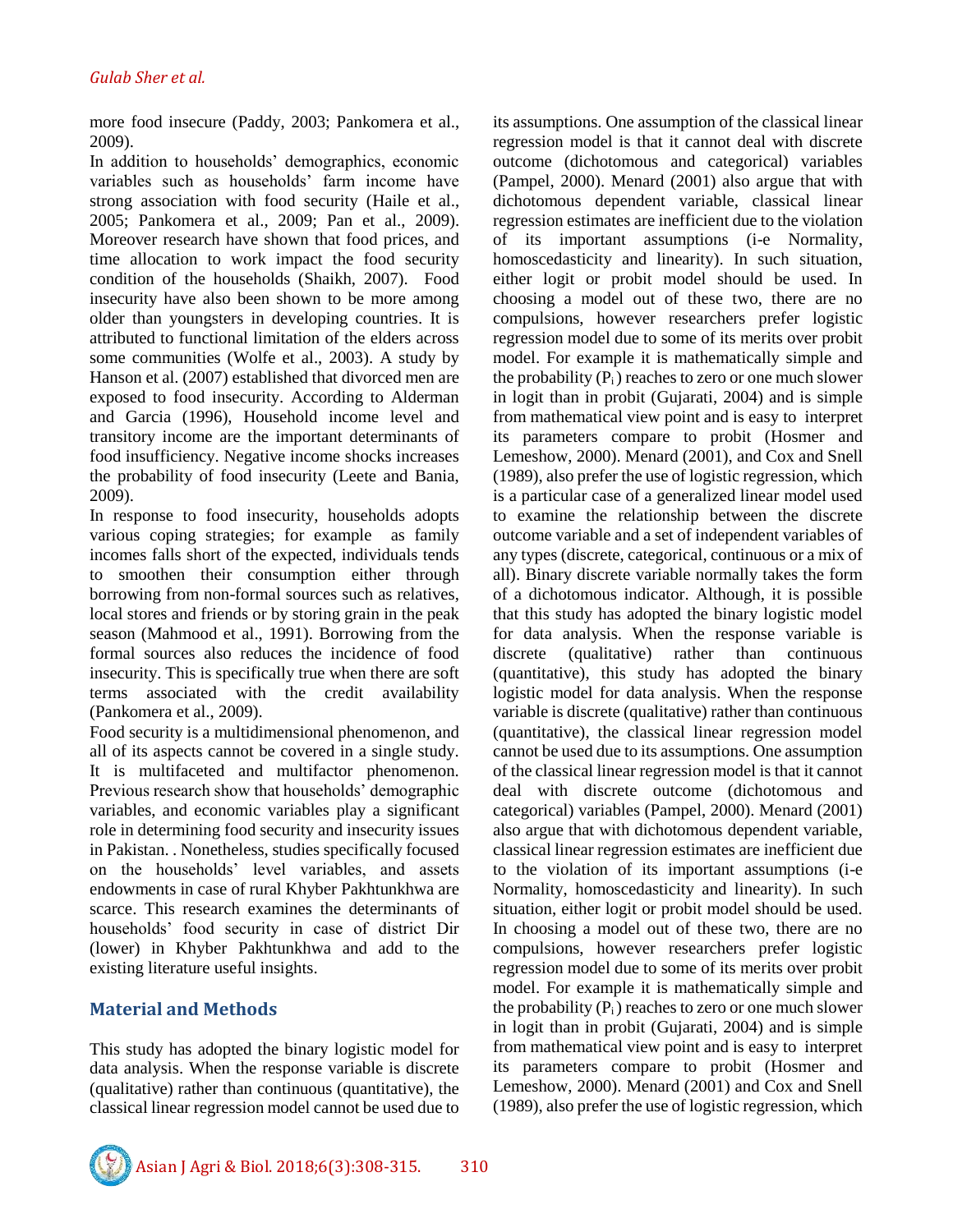is a particular case of a generalized linear model used to examine the relationship between the discrete outcome variable and a set of independent variables of any types (discrete, categorical, continuous or a mix of all). Binary discrete variable normally takes the form of a dichotomous indicator. Although, it is possible to represent the two values with any numbers, employing variables with values of 1 and 0 has advantages. The response variable itself only takes values of 0 and 1, but the fitted values for binary logistic regression take the form of mean proportions or probabilities conditional on the values of the explanatory variables (Pampel 2000). The model is specified in appendix A. Keeping in view the merits of the logit model, it is used to analyze the determinants of household food security in the study area. The independent variables considered in the study were household head age, employment, farm income, non-farm income, family type, and distance from the food stuff market, dependency ratio, household size, and distance from the road and number of livestock. The data was analyzed using the STATA software.

### **Results and Discussion**

The results of the analysis is given in Table 1. While the marginal effects are given in Table 2. The descriptive statistics are available in Table 4. The binary logistic regression was used to analyze the factors affecting food security.

The findings showed that employment status of the household head (Emp HH), farm income (Farm.Y), Non-Farm income (Non-Farm. Y), distance from the food stuff market (Dist. MKT), household size (HH. SIZE), distance from the road (Dist. ROAD), and the livestock value (Livstk. VLV) have positive and significant association with households' food security. The results show that, employment status of the household head (Emp. HH), farm income (Farm Y) and non-farm income (Non-Farm Y), were positively correlated with food security. On the contrary, distance from the food market (Dist. MKT), household size (HH. SIZE), distance from the road (Dist. ROAD) and the livestock value (Livstk. VLV) were found to be inversely correlated with household food security. The relationship is significant at 1% probability level. The positive correlation between food security and non-farm income reflects that as non-farm income increases, it increases households' food security and vice versa. These results are supported by the findings Ellis and Mdoe (2003), Chapman and Tripp (2004), Baiphethi and Jacob (2009). It was further observed that there is a positive association between households' farm income and households' food security. Our results confirm the findings of Haile et al. (2005), Pankomera et al. (2009), Pan et al. (2009) and Babatunde and Qaim (2010).

On the other hand, distance from the road and food security is inversely correlated. As the distance of the households increases from the road, the probability of households' food insecurity increases and vice versa. This is attributed to the fact that more away a household is from the road, higher will be the transportation cost of food stuffs from the market which increases the probability of food insecurity. Second, if household is living far away from road are having less opportunities to get employment and to earn income.

Livestock unit has been used by researchers (Muriuki et al., 2001) as a determinant of food security. We have used the value of livestock as proxy for livestock unit. The expected relationship between food security and of the livestock value was positive. However, the coefficient took a sign in contrast to the expectations. The possible explanation of this outcome is that, in the study area, livestock is not used as a coping strategy against food insecurity. Rather those households which don't have any other income source, keeps livestock as a source of keeping themselves engaged. Furthermore, keeping livestock is a symbol of poverty. Livestock is not reared on commercial scale but it is kept for one's own domestic needs.

Distance from the food stuff market was statistically significant at 5% level of probability. Distance from the food stuff market and food security is inversely correlated. The far away a household is from the food stuff market, the higher is the probability for the household to be food insecure and vice versa. The possible reason for this inverse relationship is that, distance from the market increases the transportation cost of the food stuffs which increases the probability of food insecurity. Secondly, distance from the market also reduces the chances for a household to run their own business and get employment. Feleke et al. (2003) has termed the distance from the food stuff market as the physical access to the market. Our findings also confirm the findings of this study.

In many studies like Haile et al. (2005) and Mishra and Ray (2009) household head education has been used as a determinant of food security. However, in this study, employment status of the household head is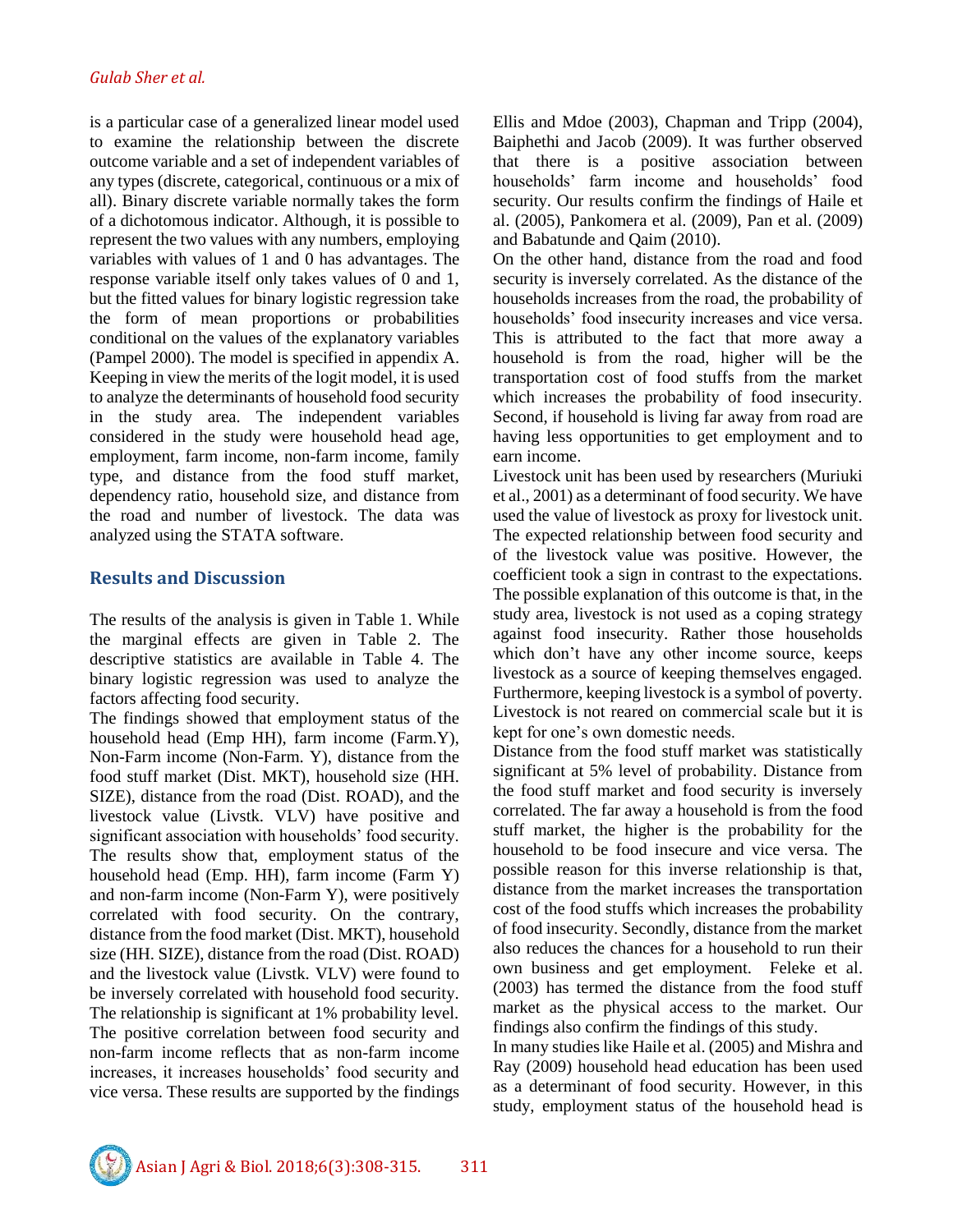#### *Gulab Sher et al.*

taken as a proxy variable for the household head education level. Employment status of the head of the household and food security is positively correlated. The relationship is significant at 10% probability level. The head of the household being employed increases the probability of food security and reduces the probability of food insecurity.

|                                           |  | Table1: Logistic regression estimates of the |  |  |  |  |  |  |
|-------------------------------------------|--|----------------------------------------------|--|--|--|--|--|--|
| determinants of households' food security |  |                                              |  |  |  |  |  |  |

| <b>Variables</b>                                                                                            | <b>Measure</b> | Coefficient | Z       |  |  |
|-------------------------------------------------------------------------------------------------------------|----------------|-------------|---------|--|--|
| Constant                                                                                                    |                | -15.47      | $-3.65$ |  |  |
|                                                                                                             |                |             | (0.00)  |  |  |
| Age.HH                                                                                                      | Years          | $-0.14$     | $-0.78$ |  |  |
|                                                                                                             |                |             | (0.43)  |  |  |
| EmpHH                                                                                                       | Dummy          | $1.05***$   | 1.80    |  |  |
|                                                                                                             |                |             | (0.07)  |  |  |
| Farm.Y                                                                                                      | Rupees         | $0.89*$     | 3.32    |  |  |
|                                                                                                             |                |             | (0.00)  |  |  |
| NonFarm.Y                                                                                                   | Rupees         | $4.55*$     | 4.50    |  |  |
|                                                                                                             |                |             | (0.00)  |  |  |
| <b>FmTYPE</b>                                                                                               | Dummy          | 0.88        | 1.38    |  |  |
|                                                                                                             |                |             | (0.16)  |  |  |
| Dist.MKT                                                                                                    | Kilometers     | $-0.24**$   | $-2.09$ |  |  |
|                                                                                                             |                |             | (0.03)  |  |  |
| Dep.RATIO                                                                                                   | Ratio          | $-0.11$     | $-0.14$ |  |  |
|                                                                                                             |                |             | (0.89)  |  |  |
| <b>HH.SIZE</b>                                                                                              | Count          | $-3.33***$  | $-1.95$ |  |  |
|                                                                                                             |                |             | (0.05)  |  |  |
| Dist.ROAD                                                                                                   | Kilometers     | $-1.78*$    | $-4.01$ |  |  |
|                                                                                                             |                |             | (0.00)  |  |  |
| Livstk.VLV                                                                                                  | Rupees         | $-0.58*$    | $-3.06$ |  |  |
|                                                                                                             |                |             | (0.00)  |  |  |
| $T = \frac{1}{2}$ $\left(\frac{1}{2}(10)-\frac{1}{2}4\right)$ 00<br>$I_{\text{tot}}$ likelihood = 65.711210 |                |             |         |  |  |

Log likelihood  $= -65.711319$  $2(10)=124.99$ Prob $> \chi^2 = 0.0000$ Pseudo R2 = 0.4875

Number of observations (n) = 200Note: \*, \*\* and \*\*\* indicates significance at 1%, 05% and 10% probability respectively. Figures in the parentheses are the probability values  $(P>|z|)$ 

A significant and positive association (% 10 probability) exists between households' size and food security because as the household size increases, the probability of the food to become food insecure increases and vice versa. On the other hand, a negative

 $\overline{a}$ 

relationship exists between family size and food security. It implies that a bigger households' size reduces households' food security. A larger household size increases the incidence of food insecurity and a smaller household size reduces the incidence of food insecurity. As a characteristic of the study area, most of the households' have a single bread earner (normally male headed household). Our findings are in conformity to the findings of Feleke et al. (2003), Pankomera et al. (2009), Paddy (2003), Bogale and Shemlis (2009).

Household head age (Age HH), family type, i.e. nuclear or joint (Fm TYPE) and the dependency ratio1 were found to be statistically insignificant variables. Age of the household was expected to exhibit both positive and negative correlation with food security. A positive correlation has been reported between food security and age of the household head. However, our findings are in contrast to it. The study conducted by Vander and [Gebrehiwot](mailto:gidey17146@itc.nl) (2011) reports an inverse relationship between food security and household head age. There is a plausible explanation for this inverse relationship between the age of the household head and food security. As a household head become elder, his/her earning capability diminishes. Most of the household head in the study area are illiterate. Educational facilities were not available to them because of a ban on education in the study area by Nawab Shah Jehan, who ruled the area till late 1960. Most of the heads of the household who are illiterate are involved in income earning activities which require physical strength. As those households' heads get aged, they become physically weaker and therefore, their earning capability diminishes. The family type was categorized as extended family and nuclear. Joint family type was found positively correlated to food security but is insignificant. The findings are in contrast to Vander and [Gebrehiwot](mailto:gidey17146@itc.nl) (2011). The possible explanation for the observed relationship is that in the joint family system, the number of earners is more as compared to nuclear family. The burden of the family is shared by many earners and therefore the probability of the household to be food secure increases.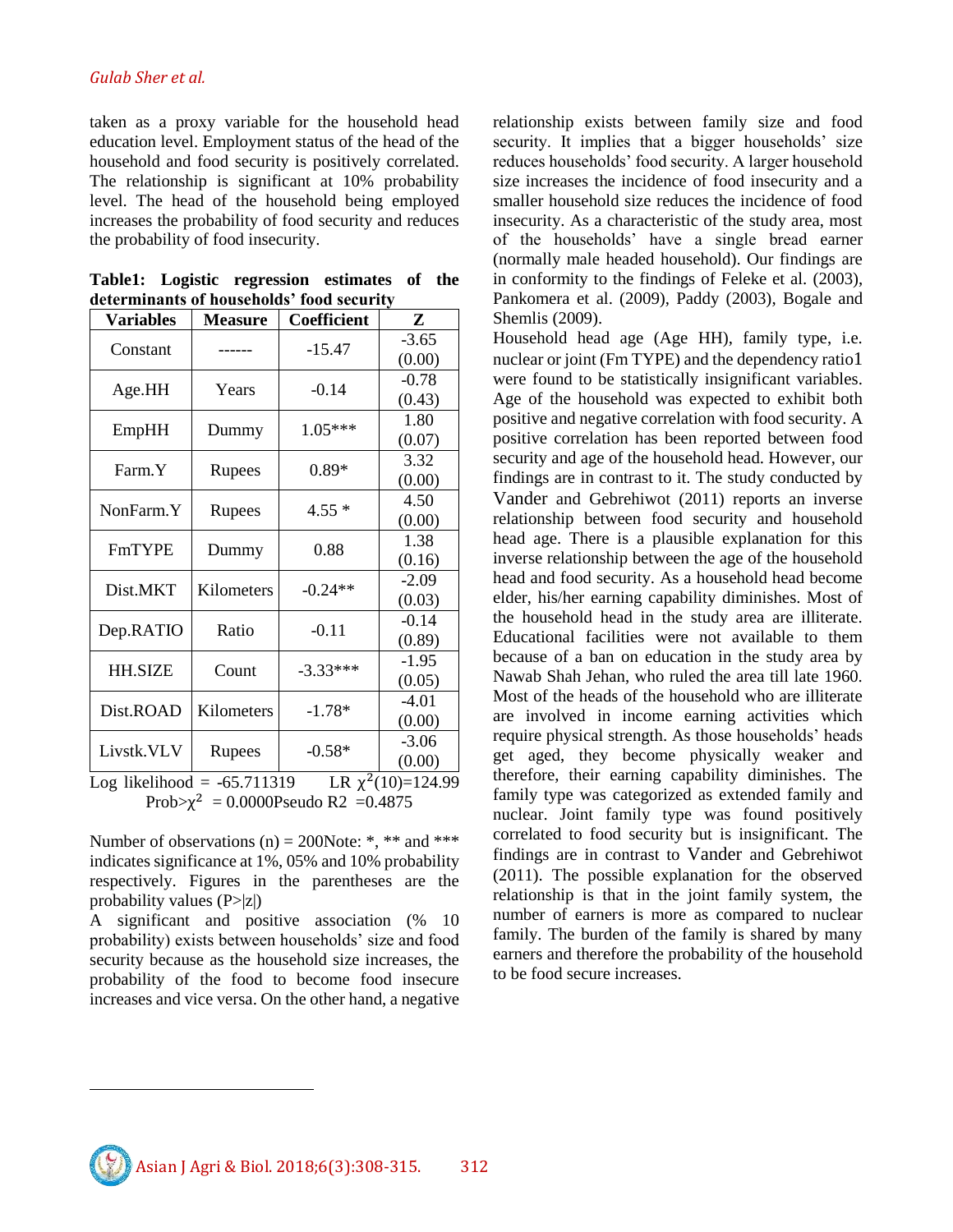| Variables      | dF/dx      | Z                 | x-bar |
|----------------|------------|-------------------|-------|
| AgeHH          | $-0.01$    | $-0.68$<br>(0.49) | 3.85  |
| EmpHH*         | $0.10**$   | 1.99<br>(0.04)    | 0.71  |
| Farm Y         | $0.09***$  | 3.24<br>(0.00)    | 2.98  |
| Non-<br>Farm.Y | $0.47***$  | 4.99<br>(0.00)    | 4.11  |
| FmTYPE*        | 0.07       | 1.22<br>(0.22)    | 0.61  |
| Dist.MKT       | $-0.02**$  | $-2.10$<br>(0.03) | 3.20  |
| Dep.RATIO      | $-0.05$    | $-0.82$<br>(0.41) | 2.19  |
| <b>HH.SIZE</b> | $-0.01*$   | $-1.68$<br>(0.09) | 11.26 |
| Dist.ROAD      | $-0.21***$ | -4.33<br>(0.00)   | 1.19  |
| Livstk.VLV     | $-0.06***$ | $-3.22$<br>(0.00) | 3.93  |

**Table 2. Marginal effects of the explanatory variables**

(\*) dF/dx is for discrete change of dummy variable from 0 to 1

<sup>1</sup>The dependency ratio is calculated by dividing the number of family members in the age group  $(≥15≤61)$ by the number of earners in the family. This group is not contributing to the income of the family and is totally dependent on others for all its needs.

*Note: \*\*\*, \*\* and \* Indicates significance at 1 %, 5 % and 10 % probability level respectively.* Figures in the parentheses are the probability values  $(P>|z|)$ 

The above table shows the marginal effects of the explanatory variables which were obtained by using STATA. Marginal effect of each explanatory variable is calculated by keeping all other variables constant at their mean. Furthermore, the marginal effects of only those variables are discussed which are statistically significant.

Household employment takes a value of 1 if the head of the household is employed and 0 otherwise. Keeping all other variable constant at their mean, employment of the head of the household increases the chances of the household to be food secure by 0.10832 units. This variable is significant at 5% level of probability. Farm income and off-farm income are both significant at 1% level of significant. Keeping all other variables in the model constant at their mean, an increase in farm income by one unit increases the

probability of the household to be food secure by 0.09117 units. Off-farm income is playing a vital role in household food security. Off-farm income is the income received by the household from sources other than agriculture. Keeping all other variables constant at their mean, a one unit increase in off-farm income increases the chances of the household to be food secure by 0.47991 units. Both farm and off-farm incomes are distance from the road and distance from the market are both negatively correlated with food security. Distance from the market is significant at 5% level of probability while distance from the road is significant at 1% level of significant. Keeping all other variables in the model constant at their mean a one unit increase in the distance from the food stuff market reduces the probability of food security of the household by 0.02743 units and a one unit (kilometer) increase in the distance from the nearest road reduces the probability of the household food security by 0.21062 units.

Household size is inversely related with food security. As the household size increases, the probability of the household to become food insecure increases and vice versa. Keeping all other variables constant at their mean, a one unit increase in the size of the household reduces the probability of food security by 0.00918 units. Finally, livestock value is also inversely related with food security. Poor people keep livestock because they do not have any job and they just want to engage themselves. However, it is possible that livestock after some point may be positively affecting food security.

### **Conclusion**

This paper has empirically examined the association between households' food security and households' assets, socioeconomic, and demographic variables. Our results conform to the findings of earlier studies that households' access to farm and non-farm income and accessibility to market are some of the key determinants of food security in rural areas. Moreover, households' food insecurity increases in areas which have less market accessibility and employment opportunities. It is concluded that any development intervention in the rural areas should include programs that generate non-farm income employment opportunities, raise farmers' farm income and increase access to markets. The findings have important policy implication for development intervention in Pakistan and other development countries.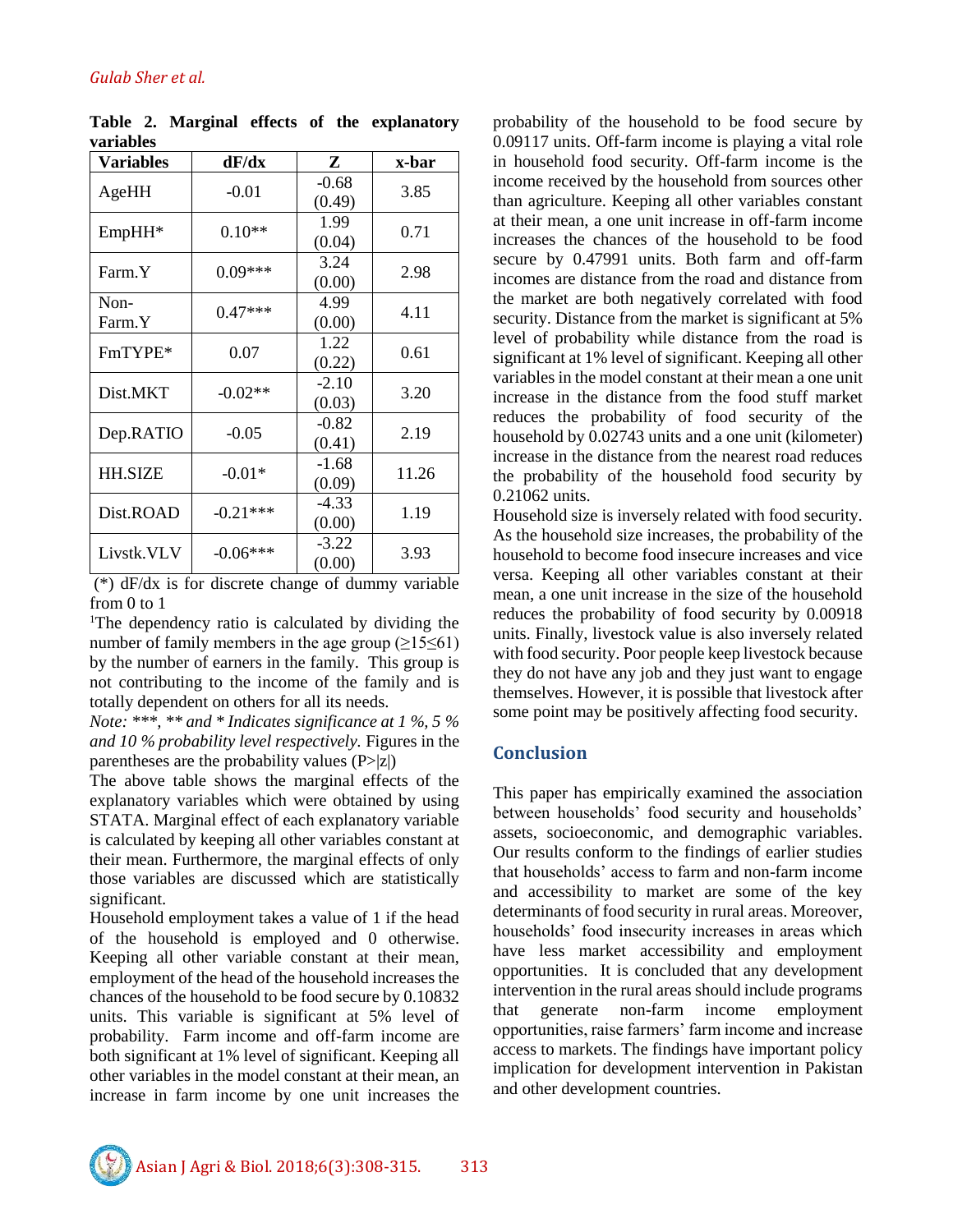## **References**

- Ahmad M and Siddiqui R, 1995. Food Security in Pakistan: Can it be achieved? The Pak. Dev. Rev. 34(4):723-731.
- Ahmad S, Javed MS and Ghafoor A, 2004. Estimation of Food Security Situation at Household Level in Rural Areas of Punjab. Int. J. Agric. Biol. 6(3): 483-487.
- Ahmad F, 2009. Food Security in Pakistan. Pak. J. Agri. Sci. 46(2):83-89.
- Alcaraz V, Gabriela Z and Manfred, 2007. Use of Households Food Insecurity Scales for Assessing Poverty in Bangladesh and Uganda. Seminar paper, European Association of Agriculture Economists. October 25-27, 2007. Montpellier, France.
- Alderman H and Garcia M, 1996. Poverty, Household Food Security, and Nutrition in Rural Pakistan, International Food Policy Research Institute (IFRI).
- Arndt C, Benfica R, Maximiano N, Nucifora AM and Thurlow JT. 2008. Higher Fuel and Food Prices: Impacts and Responses for Mozambique'. Agric. Econ. 39: 497-511.
- Babatunde RO and Qaim M, 2010. Impact of Off-farm Income on Food Security and Nutrition in Nigeria. Food Pollut. 35(4): 303-311.
- Baiphethi MN and Jacob PT, 2009.The Contribution of Subsistence Farming in South Africa. Agrekon. 48(4): 212-219.
- Bogale A and Shimelis A, 2009.Household Level Determinants of Food Insecurity in Rural areas of Dire Dawa, Eastern Ethiopia. Afr. J. Food Agric. Nutr. Dev. 9(9): 312-320.
- Chapman R and Tripp R, 2004. Background Paper on Rural Livelihoods Diversity and Agriculture. Paper prepared for the 2004 AGREN [Overseas Development Institute for Agricultural Research and Extension Network] Electronic Conference on the Implications of Rural Livelihood Diversity for Pro-poor Agricultural Initiatives.
- Cook JT and Frank DA, 2008. Food security, poverty, and human development in the United States. Ann. New York Acad. Sci. 1136(1): 193-209.
- Cox DR and Snell EJ, 1989. Analysis of Binary Data: Second Edition. London: Chapman and Hall.
- Dorosh P, Malik S and Krausova M, 2010. Rehabilitating Agriculture and Promoting Food Security following the 2010 Pakistan Floods:

Insights from South Asian Experience. IFPRI discussion paper 01028.

- Ellis F and Mdoe N, 2003. Livelihoods and Rural Poverty Reduction in Tanzania. World Dev. 31(8): 1367–1384.
- Feleke S, Kilmer RL and Gladwin C, 2003. Determinants of Food Security in Southern Ethiopia. Presented at the American Institute of Agricultural Economics Association Meetings in Montreal, Canada.
- Food and Agriculture Organization (FAO, 2017. Pakistan at a glance. [http://www.fao.org/pakistan/fao-in Pakistan/](http://www.fao.org/pakistan/fao-in%20Pakistan/%20Pakistan-at-a-glance/en/)  [Pakistan-at-a-glance/en/\[](http://www.fao.org/pakistan/fao-in%20Pakistan/%20Pakistan-at-a-glance/en/)Accessed on 28.3.2017]
- Gujarati DN, 2004. Basic Econometrics', 4th edition. The McGill Hill Companies, Americas, New York, NY, 10020, USA.
- Haile HK, Alemu ZG and Kudhlande G, 2005. Causes of Household Food Insecurity in Koredegaga Peasant Association, Oromiya Zone, Ethiopia. Unpublished Working Paper.
- Hanson KL, Sobal J and Frongillo EA, 2007. Gender and Marital Status Clarify Associations between Food Insecurity and Body Weight. J. Nutr. 137 (1): 1460-1465.
- Hofferth SL, 2003. Persistence and Change in the Food Security of Families with Children', 1997- 1999. Department of Family Studies, University of Maryland. Available online: http://www.findarticles.com/p/articles/mi\_m1309 /is\_3\_40/ai\_111027-115
- Horowitz JL and Savin NE, 2001. Binary Response Models: Logits, Probits and Semi Parametric. J. Econom. Per. 15(4), 43-56.
- Hosmer D and Lemeshow S, 2000. Applied Logistic Regression, Wiley and Sons. 2nd edition: New York.
- Kendall A, Olson CM and Frongillo EA, 1995. Validation of the Radimer/Cornell Measures of Hunger and Food Insecurity. J. Nutr. 125(1): 2793-2801.
- Leete L and Bania N, 2009. The Effects of Income Shocks on Food Insufficiency. Springer Science.
- Maddala GS, 2001. Introduction to Econometrics', 3rd edition. Published by John Wiley and Sons Ltd. Affins Lane, Chichester, West Sussex PO191UD, England. ISBN: 0-471-49728-2.
- Malik SM, 2012. An Empirical Investigation of the Relationship between Food Insecurity, Landlessness, and Violent Conflict in Pakistan. PIDE Working Papers 2011: 71.

Asian J Agri & Biol. 2018;6(3):308-315. 314